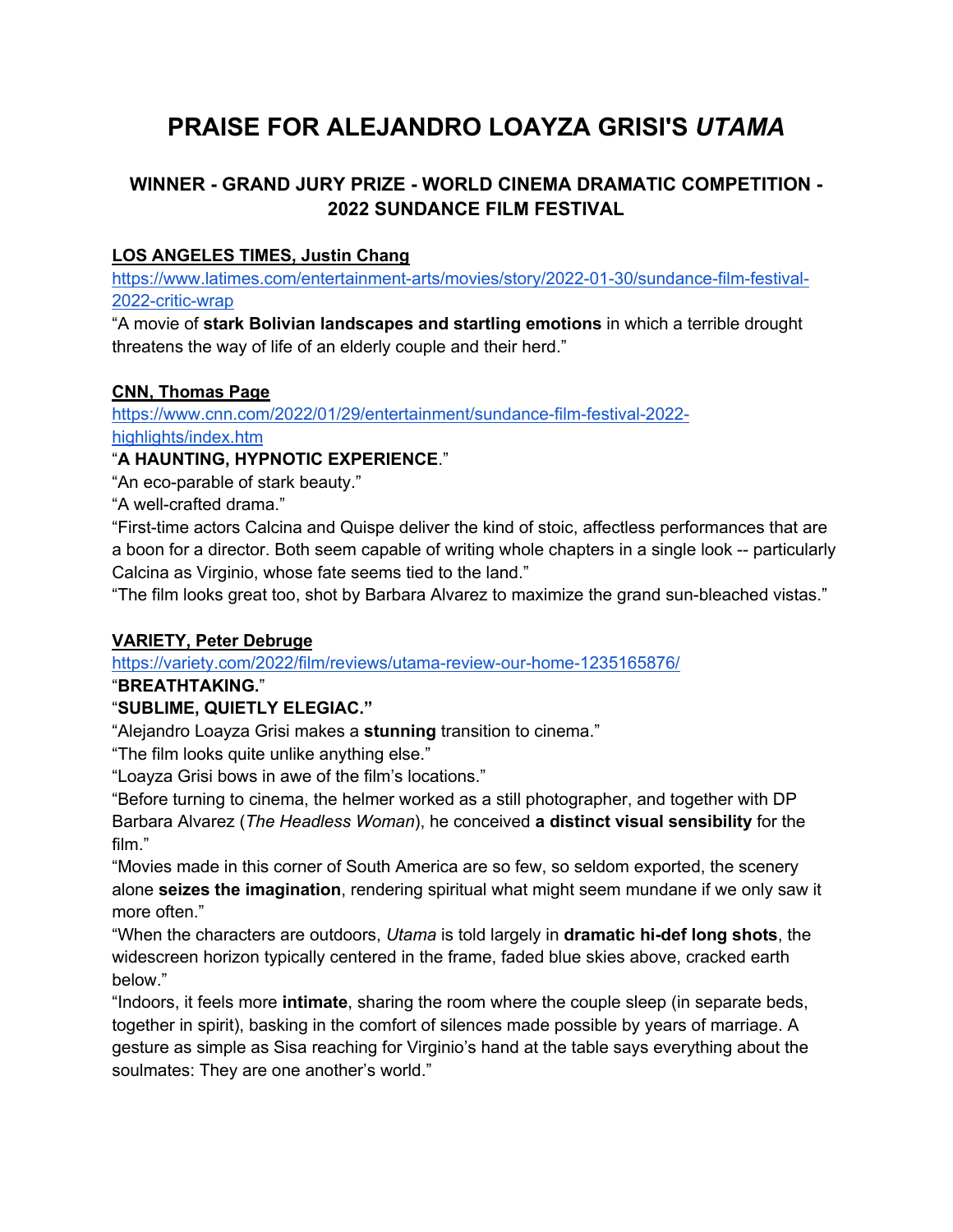#### **DEADLINE, Todd McCarthy**

#### https://deadline.com/2022/01/utama-sundance-review-1234920803/

#### "**EXTRAORDINARY"**

#### "**IT'S A FEAST**."

"Precisely the sort of discovery that justifies film festivals and makes them useful."

"**Grabs you from the opening minutes** and afterwards makes you want to tell your friends." "**Gorgeously made** and brings to life a backwater existence in a distant land with skill and assurance."

"It's unlikely you've ever seen a film made anywhere near here before."

"A work that, with the help of the **endlessly fascinating** locations, **keeps your eyes riveted**." "Directing with a very sure hand and the confidence of a veteran, Loayza Grisi has fashioned **an exceptional debut** that reveals a heightened visual sense, strong skills with non-professional actors (the two aging leads were evidently found in a village and had to be talked into participating) and the shrewd good sense to **offer up something fresh and new**.

#### **THE HOLLYWOOD REPORTER, Jordan Mintzer**

https://www.hollywoodreporter.com/movies/movie-reviews/utama-review-sundance-2022- 1235076472/

#### "**BEAUTIFULLY REALIZED**."

"Shot in artfully composed and vibrantly colored widescreen by DP Barbara Alvarez, it resembles a cross between a minimalist Sergio Leone western and a series of photos by Sebastião Salgado."

"The story at the heart of the film, which follows an older couple's struggle to stay alive in the drought-ridden Bolivian highlands, is more than just a coffee-table-book view of indigenous culture; it's **a powerful and cautionary tale of survival in a dying world**."

"Loayza Grisi remains attached to the land the same way that Virginio and Sisa do, **setting his small-scale drama against a grandiose barren backdrop, in a part of the planet that few movies have ever set foot in**."

"When Virginio's health situation turns dire and the search for water grows desperate, he decides to gather the remaining members of his Aymaran community together to perform a sacrificial ritual that will hopefully save them all. The ceremony takes place at the top of a ragged mountain, and it's one of the visual highlights of the movie, adding a mythical quality to the otherwise naturalistic scenario."

"*Utama* is very much a pessimistic film, never shying away from the realities faced by those who still inhabit the highlands of Bolivia. And yet it's also convincingly, and sometimes movingly, optimistic — less about the possibility of the situation really changing, at least anytime soon, than **about the capacity human beings have to build stronger bonds, and to find dignity, as death slowly sets in**."

**INDIEWIRE, Carlos Aguilar**

https://www.indiewire.com/2022/01/utama-review-sundance-bolivian-film-1234692912/ "**VISUALLY STUNNING."** "Sumptuously rendered."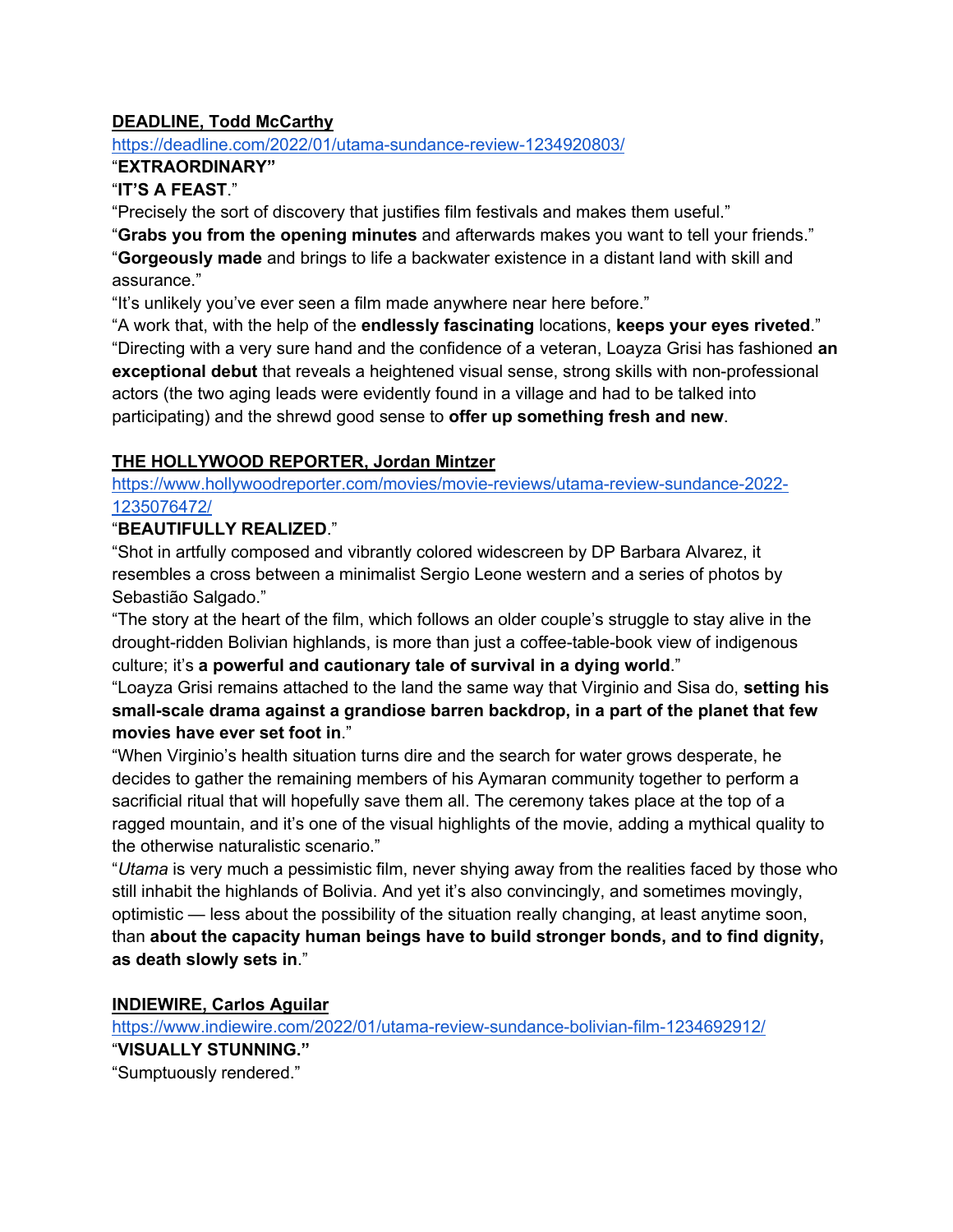"The film thrives when it combines magical realism with gorgeously precise cinematography. Plays like a spiritual cousin to Peru's 2018 Academy Award entry *Wiñaypacha*. *Utama* is embellished with a few **sublime** touches of magical realism and Bárbara Alvarez's **gorgeously precise cinematography**. Early on, she frames Virginio's reflection inside a pool of water with the open sky as background providing enough room in the composition for a flying condor to be added in post-production. The aesthetic meticulousness of that shot serves the filmmaker in reinforcing the winged motif as omen. Another standout shot sees Virginio in an angelical glow walking towards mountains drenched in soft twilight light. Whether maximizing the potential of mirrors and windows for dramatic effect in this inhospitable terrain with the help of art director Valeria Wilde or simply filling our view with the couple's adorable pack of llamas weaning bright pink ribbons on their ears, **the images conjured in** *Utama* **momentarily let us into the language of the unknown,** of what we can not comprehend unless we are as in tune with the land as those whose existence is so deeply tied to it."

"Calcina's performance involves a particular physicality, that of a gravely ill person with a superlative will to withstand the trial in hopes of prompt improvement. Every step he takes comes off as indignantly defiant."

"The **visually beguiling** effort, donned with **an original filmic idiosyncrasy**, from a promising storyteller in the region does expand on other pertinent themes in an effort, it seems, to not simplistically glorify tradition."

#### **THE FILM VERDICT, Patricia Boero**

## https://thefilmverdict.com/2022/01/24/our-home/

## "**SPELLBINDING."**

#### **"MASTERFUL.**"

"From the **stunning** opening sequence of *Utama*, **we know we're in for an intense experience**, as we watch the sun rise above the mountains and hear the wind whispering across the Andean Altiplano."

**Alejandro Loayza Grisi directs with confidence and sensibility.** The script uses only essential dialogue and most of it is in Quechua, the ancient language of the indigenous people. It, too, is threatened with extinction as Spanish, the language of the Conquistadores, overtakes the culture. None of this is hammered home but **delivered in subtle, carefully timed and layered brushstrokes as the narrative unfolds**."

**"**Virginio and Sisa are played with understated dignity by local non-pros Jose Calcina and Luisa Quispe. **Barbara Alvarez's cinematography beautifully captures the luminosity of the high altitude landscapes**. The camera angles are always calibrated and surprising, as when we see a couple resting in bed from an overhead angle, or a shepherd's face reflected in the water of a hand basin."

"**Sound is another of film's outstanding features**, along with the sparing use of music to enhance the drama and the desolate beauty of the Bolivian highlands."

"*Utama* is **timely** in dealing with the double threat of climate change and cultural extinction. **It is a necessary, essential film** that will hopefully travel far and wide and impact audiences with its urgent, primal cinematic language."

#### **ROGEREBERT.COM, Marya E. Gates**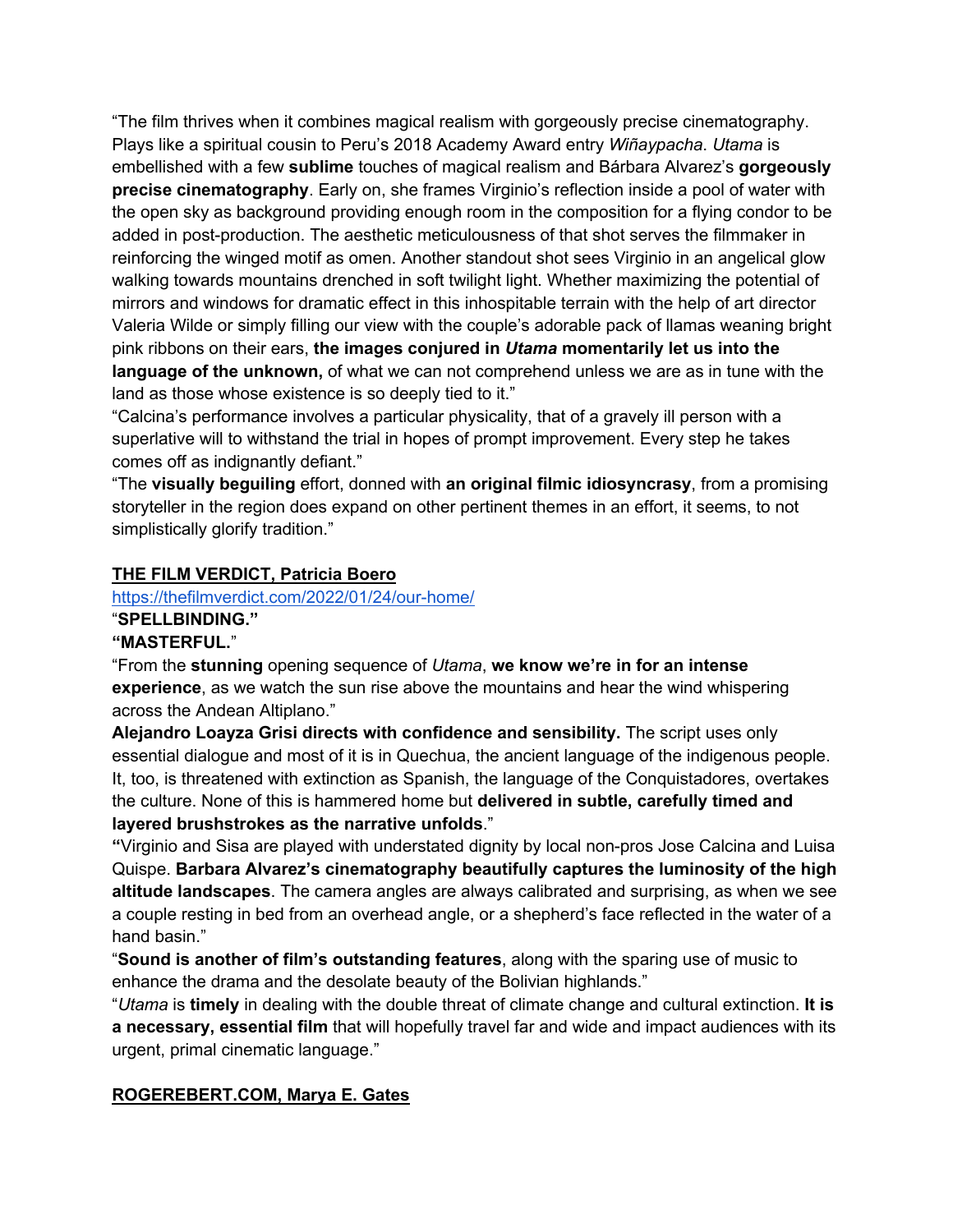#### https://www.rogerebert.com/festivals/sundance-2022-leonor-will-never-die-utama-you-wont-bealone

### "**MEDITATIVE AND DEEPLY ROMANTIC."**

"Rarely has the climate change crisis been addressed as organically as in Alejandro Loayza Grisi's *Utama*."

"There are shades of John Ford and Sergio Leone in the framing of cinematographer Bárbara Alvarez's **painterly shots**, evoking their later revisionist films."

"Jose Calcina's melancholic performance reminded me of Mary Twala Mhlongo in *This Is Not a Burial, It's a Resurrection*, another film about loss of a heritage and community that is so

intrinsically linked with land. In perfect harmony with Calcina, **Luisa Quispe's patient Sisa feels as lived as a performance can get**. Her stoic face and matter of fact way of talking belie a hidden well of emotions, that come to the surface in striking bursts. Never has a mortar and pestle spoken so loudly."

*"Utama* understands that renewal is just as inevitable as death, sometimes hope is a much richer path than despair, and that a home is the life you build with others."

## **THE PLAYLIST, Gregory Ellwood**

https://theplaylist.net/utama-quechua-sundance-review-20220122/

#### "**BREATHTAKING.**"

## "**CAPTIVATING.**"

"Packs an emotional punch without endless exposition or symbolism. Grisi was inspired by the stories of the indigenous people he met traveling all over Bolivia. As one would expect, his own cinematic eye and the talents of celebrated Brazilian cinematographer Barbara Alvarez combine to fashion some **absolutely stunning imagery across the highlands**. What is more impressive is how, with decidedly sparse dialogue, Grisi **eloquently depicts the life of an elderly couple who truly love each other and are fiercely loyal despite their differences**. The world is constantly changing and not everyone is willing to leave their old life behind. And **Grisi's willingness to share that naked truth and evade the pitfalls of a decidedly happy ending might be the film's most impressive feat of all**."

#### **SCREEN INTERNATIONAL, Wendy Ide**

#### https://www.screendaily.com/reviews/utama-our-home-sundance-review/5166545.article

## "**VISUALLY ARRESTING.**"

"A **strikingly beautiful** work which employs stunning widescreen cinematography from Bárbara Alvarez to capture the **breathtaking** highland vistas and the vast, brutal indifference of the landscape."

"Offers the audience a relatable connection with a way of life which is on the verge of extinction."

"The score takes the components of traditional Bolivian folk music – pan flutes, percussion, lute – but deconstructs and disrupts them. It's disconcertingly effective – like elements of the life that Virginio and Sisa share, the music **seems both familiar but also alien and unpredictable**." "The casting of Jose Calcina and Luisa Quispe (non-professional actors who are married in real life) adds a layer of authenticity."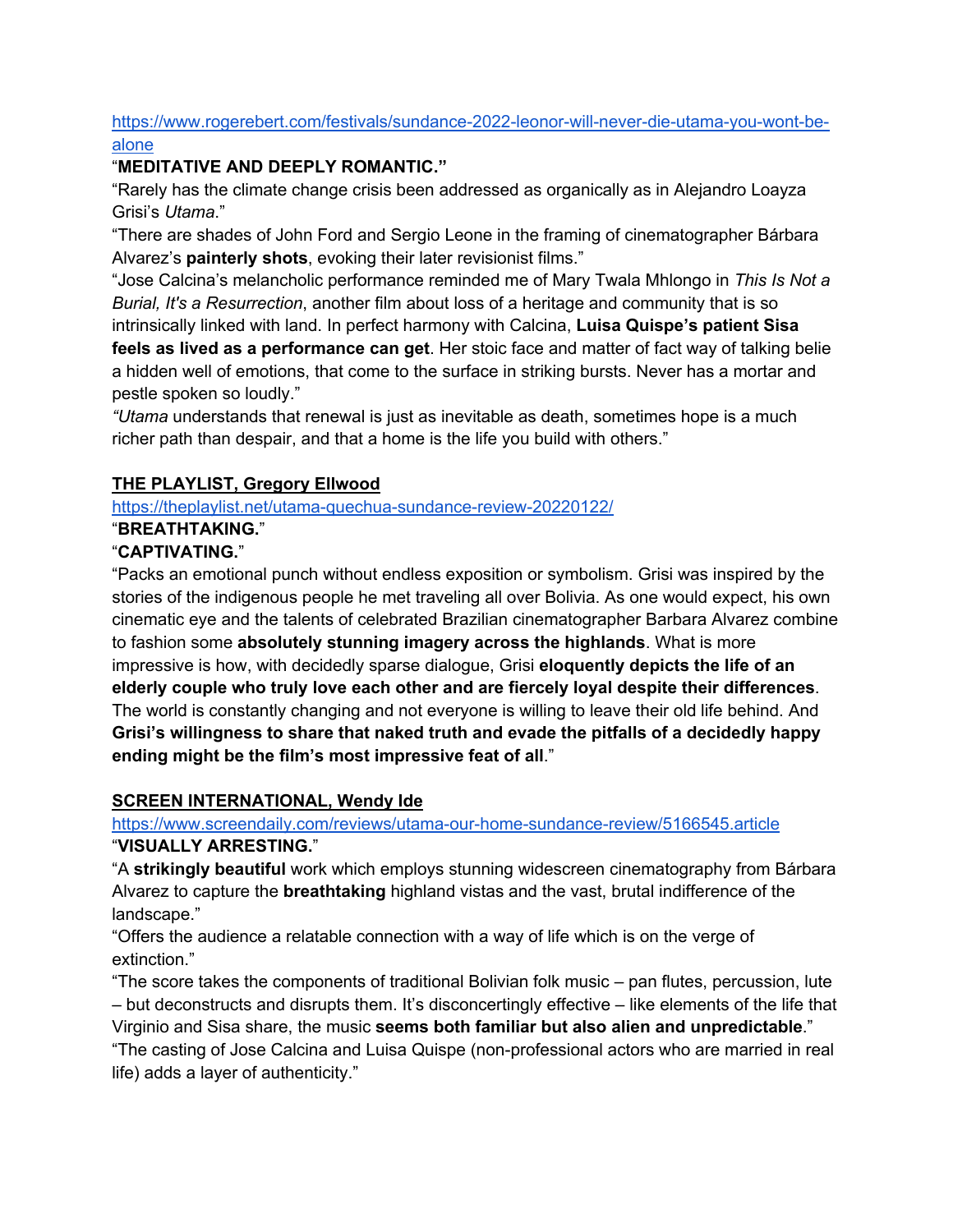#### **ARTFORUM, Amy Taubin**

https://www.artforum.com/film/sundance-measures-humanity-s-depths-in-a-toxic-world-87814 "I streamed about thirty-five of the festival's ninety-eight features without a glitch, and while I will want to see some of them on big screens—certainly the vision of a New York that is both seductive and punishing in *Nanny* and the **tragic beauty** of Bolivia's Altiplano, now nearly uninhabitable because of climate change–induced drought, as depicted in Alejandro Loayza Grisi's *Utama*, the grand prize winner in the World Dramatic Competition."

## **VARIETY, Anna Marie de la Fuente**

#### https://variety.com/2022/film/news/utama-sundance-1235158531/

"By telling the story of an elderly indigenous couple as they eke out a living in the arid Bolivian highlands, Alejandro Loayza Grisi **brings home the all-too-real perils of climate change in his country and around the world**. But *Utama* (*Our Home*) is also **an enduring love story**, played by real-life couple Jose Calcina and Luisa Quispe, who've been married for 48 years."

## **THE MERCURY NEWS, Randy Myers**

https://www.mercurynews.com/2022/02/02/sundance-fest-2022-delivered-some-gems-here-arethe-best/

#### "**PROFOUND**."

"Alejandro Loayza Grisi's vision is **equally stunning and devastating**."

#### **THE MOVEABLE FEST, Stephen Saito**

https://moveablefest.com/alejandro-loayza-grisi-utama/

#### "**ABSORBING**."

**"**Gorgeous cinematography."

*"*Leads with the beauty of the land and **conjures a cinematic oasis** out in the desert."

"Easy to get lost in."

"Loayza Grisi's insistence on authenticity gives a sense of place that conveys why it would be so hard to leave.""

## **CINEUROPA, Fabien Lemercier**

https://www.cineuropa.org/en/newsdetail/420717

"Tackled with great humility, simplicity, precision and control."

"Alejandro Loayza Grisi demonstrates a solid understanding of the expressive power of images. His savoir-faire allows him to work with **a subtle economy of perceptions**, teasing out modest and soberly **moving portraits**."

## **CINEMACY, Morgan Rojas**

https://cinemacy.com/utama-review/

#### "**ELEGANT**."

"Remarkably powerful."

"As devastating as it is breathtaking."

"A beautifully crafted film that radiates with sincerity."

"A tightly packaged, slow burn of a film that radiates with heart."